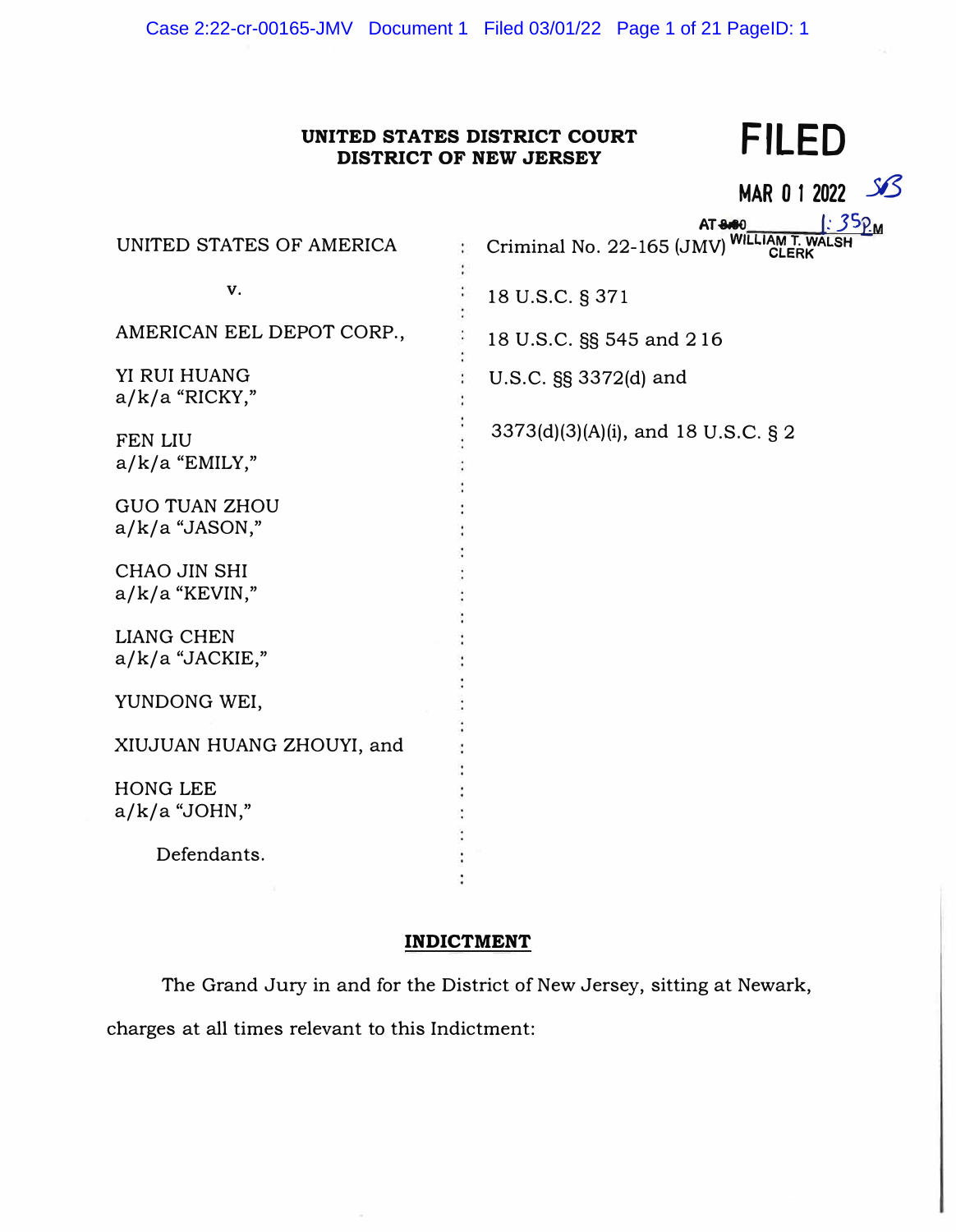#### Background

1. There are sixteen species of freshwater eel on Earth, three of which are heavily seen in the food trade: Japanese eels (Anguilla japonica), European eels (Anguilla anguilla), and American eels (Anguilla rostrata). Often, eel is consumed in the form of unagi, which is roasted or grilled eel fillets. Increasing <sup>g</sup>lobal demand for unag<sup>i</sup> has resulted in unsustainable eel fishing, and, in turn, trade restrictions, behind which <sup>a</sup> multi-billion dollar international black market for freshwater eels flourishes.

2. Due to the complex biology of freshwater eels, they cannot be bred in captivity, so juvenile eels (called "elvers") of various species are wild-caught around the world and shipped to aquaculture farms in Asia. The eels are grown for one to two years at aquaculture farms before being killed and processed for the unagi trade.

3. Traditionally, the staple eel species used for unag<sup>i</sup> was the Japanese eel, <sup>a</sup> fish species native to the southern Pacific coast of Asia. However, by the 1990s, overfishing of Japanese eel resulted in population levels that could no longer satisfy the market, and the International Union for Conservation of Nature ("IUCN") listed Japanese eels as endangered. As <sup>a</sup> result, buyers began purchasing European eels — which are native to the waters surrounding Europe — to stock Asian aquaculture farms.

4. The increased <sup>g</sup>lobal market demands caused European eel populations to decline. Since the 1960s, the European eel population has fallen by <sup>90</sup> percent. The IUCN currently categorizes European eels as "critically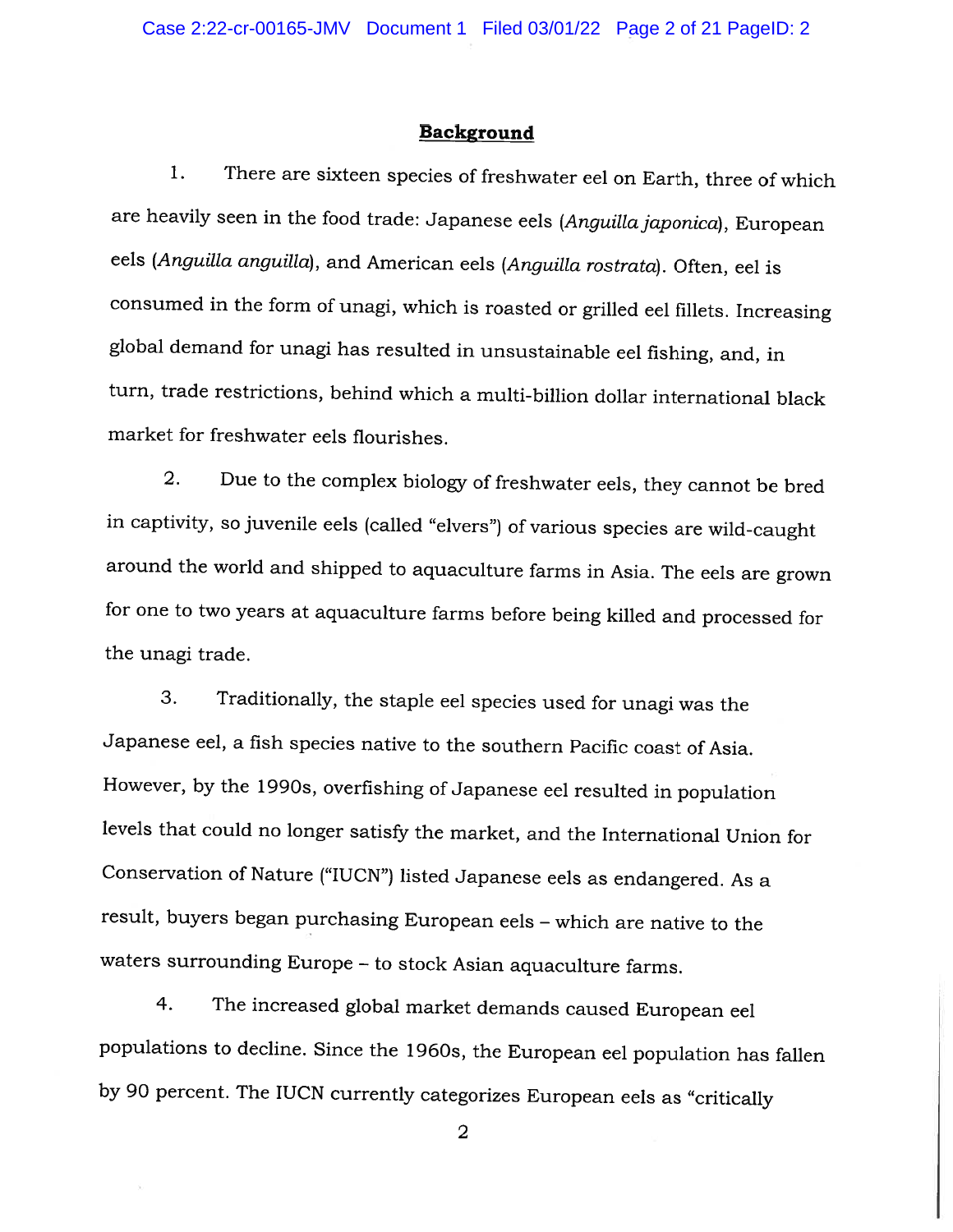endangered," which means that European eels are facing <sup>a</sup> high risk of extinction in the wild.

# Relevant Regulatory Scheme

5. The Convention on International Trade in Endangered Species ("CITES") is an international agreement that protects fish, wildlife, and <sup>p</sup>lants that are or could become imperiled due to the impact of trade and demands of international markets. CITES has been signed by more than <sup>180</sup> countries including, as relevant here, the United States, Ukraine, the Netherlands, China, and Thailand. CITES-listed species are protected according to <sup>a</sup> classification system known as "Appendices."

6. At all times relevant to this Indictment, species listed in Appendix II of CITES, such as European eel, were species for which international trade was subject to strict regulation and was only authorized in particularized circumstances. One such requirement is that the exporting country must issue an "export permit" after being advised that "such export will not be detrimental to the survival of that species" and "satisfied that the specimen was not obtained in contravention of the laws of that State for the protection of fauna and flora." CITES, Article IV. In cases of re-export from <sup>a</sup> country, <sup>a</sup> similar re export permit is required. Id.

7. Since 2010, it has been illegal in the European Union and its member countries to export European eels out of the European Union. As <sup>a</sup> result, since 2010, it has not been possible to obtain <sup>a</sup> CITES export or re export permit for European eels out of any country within the European Union.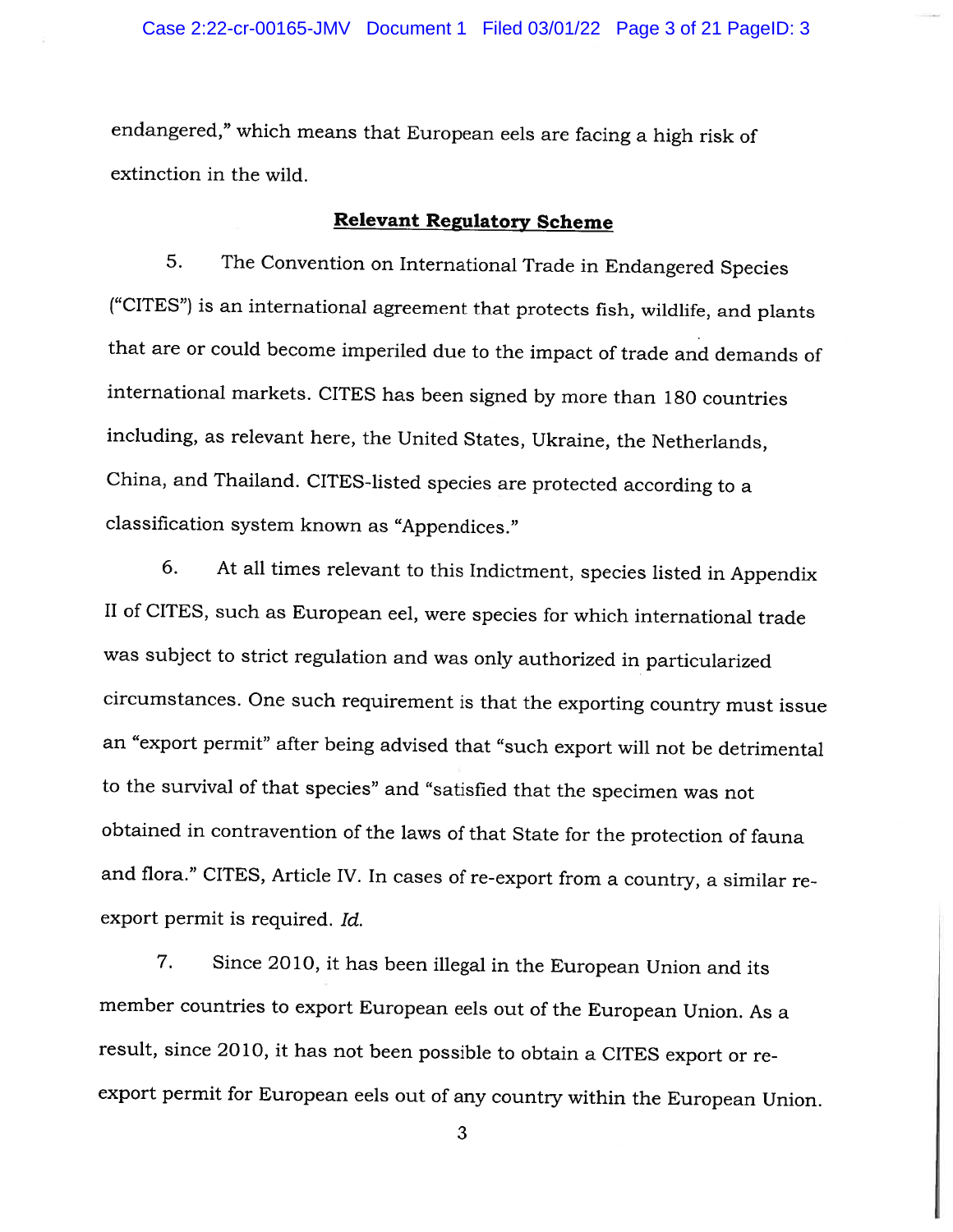8. The Endangered Species Act, Title 16, United States Code, Section 1538(c), makes it unlawful to engage in trade contrary to CITES. U.S. Fish and Wildlife Service Regulations implement CITES in the United States. See Title 50, Code of Federal Regulations, Sections 23.1(c) and 23.20(c) ("Except as provided in the regulations in this part, you must have <sup>a</sup> valid CITES document to engage in international trade in any CITES specimen"). The U.S. regulations require that shipments into the United States of Appendix II species like European eel must be accompanied by <sup>a</sup> CITES export or re-export permit issued by the country from which the import is shipped. Title 50, Code of Federal Regulations, Section 20.20.

9. In addition, importers of fish and wildlife are required to submit an import declaration to the U.S. Fish and Wildlife Service identifying the imported fish and wildlife, pursuant to Title 50, Code of Federal Regulations, Section 14.61.

#### Defendants

10. Defendant American Eel Depot Corp. (hereinafter, "defendant AED") was incorporated in the State of New York in or about <sup>2007</sup> and has done business at its headquarters in Totowa, New Jersey, since in or about 2014. Defendant AED was <sup>a</sup> United States-based, multi-national wholesale seafood import/export company that specialized in freshwater eels.

11. Defendant YI RUI HUANG, a/k/a "Ricky," (hereinafter, "defendant Yl RUT HUANG") was <sup>a</sup> resident of in or around Queens, New York. Defendant YI RUI HUANG acted in his personal capacity and as an employee, officer, and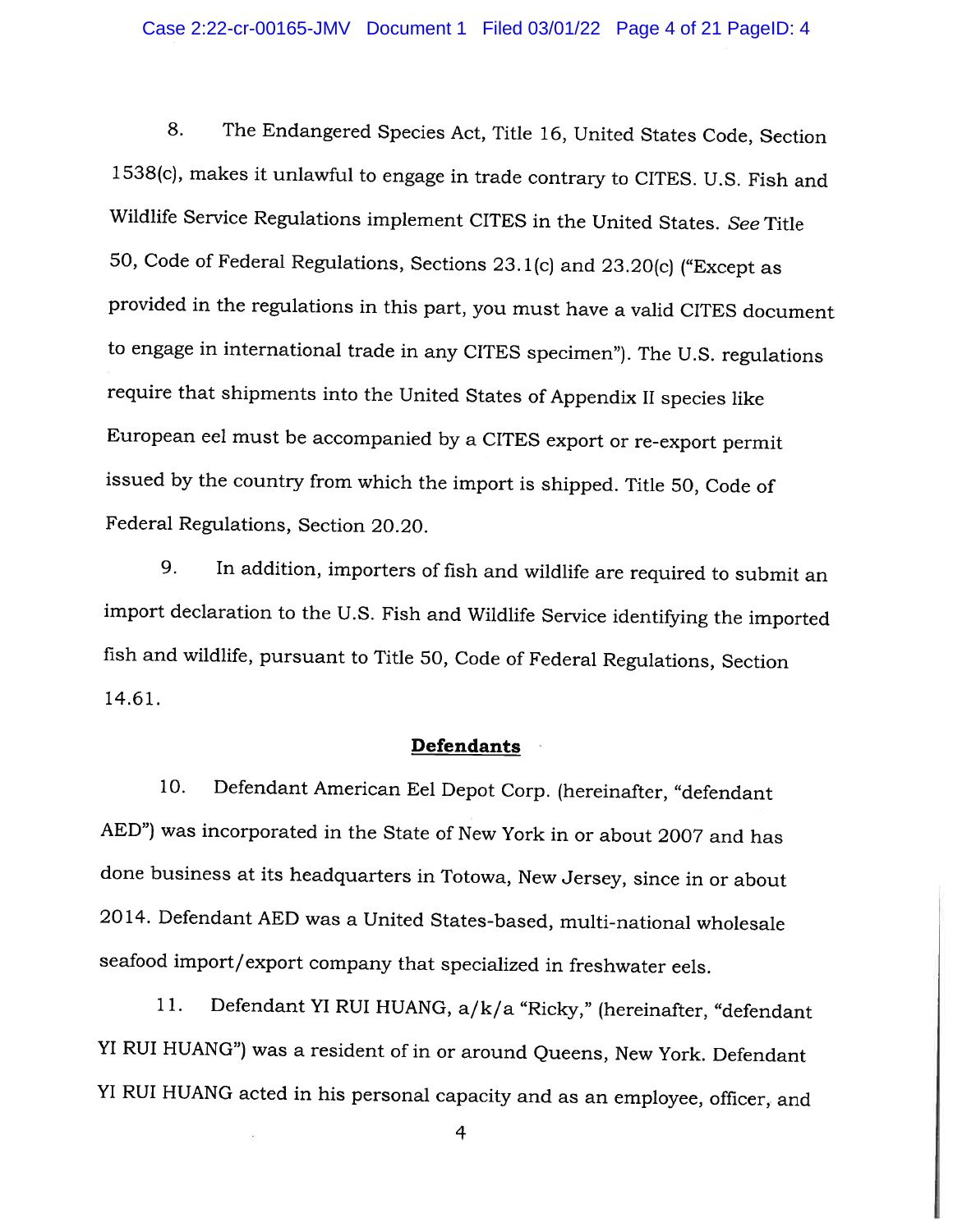agent of defendant AED. Defendant YT RUT HUANG was the Chief Executive Officer of defendant AED and of Company 1.

12. Defendant FEN LIU, a/k/a "Emily," (hereinafter, "defendant FEN LIU") was <sup>a</sup> resident of in or around Queens, New York. Defendant FEN LIU acted in her personal capacity and as an employee, officer, and agent of defendant AED. Defendant FEN LIU was the marketing manager of defendant AED.

13. Defendant QUO TUAN ZHOU, a/k/a "Jason," (hereinafter, "defendant QUO TUAN ZHOU") was <sup>a</sup> resident of in or around Queens, New York. Defendant QUO TUAN ZHOU acted in his personal capacity and as an employee, officer, and agent of defendant AED. Defendant QUO TUAN ZHOU was <sup>a</sup> manager of defendant AED.

14. Defendant CHAO JIN SRI, a/k/a "Kevin," (hereinafter, "defendant CHAO JIN SHI") was <sup>a</sup> resident of in or around Queens, New York. Defendant CHAO JIN SHI acted in his personal capacity and as an employee, officer, and agent of defendant AED. Defendant CHAO JIN SHI was an eel buyer for defendant AED.

15. Defendant LIANG CHEN, a/k/a "Jackie," (hereinafter, "defendant LIANQ CHEN") was <sup>a</sup> resident of in or around Fuzhou, Fujian Province, China. Defendant LIANG CHEN acted in his personal capacity and as an employee, officer, and agent of Company 1. Defendant LIANG CHEN was the Chief of Administration of Company 1.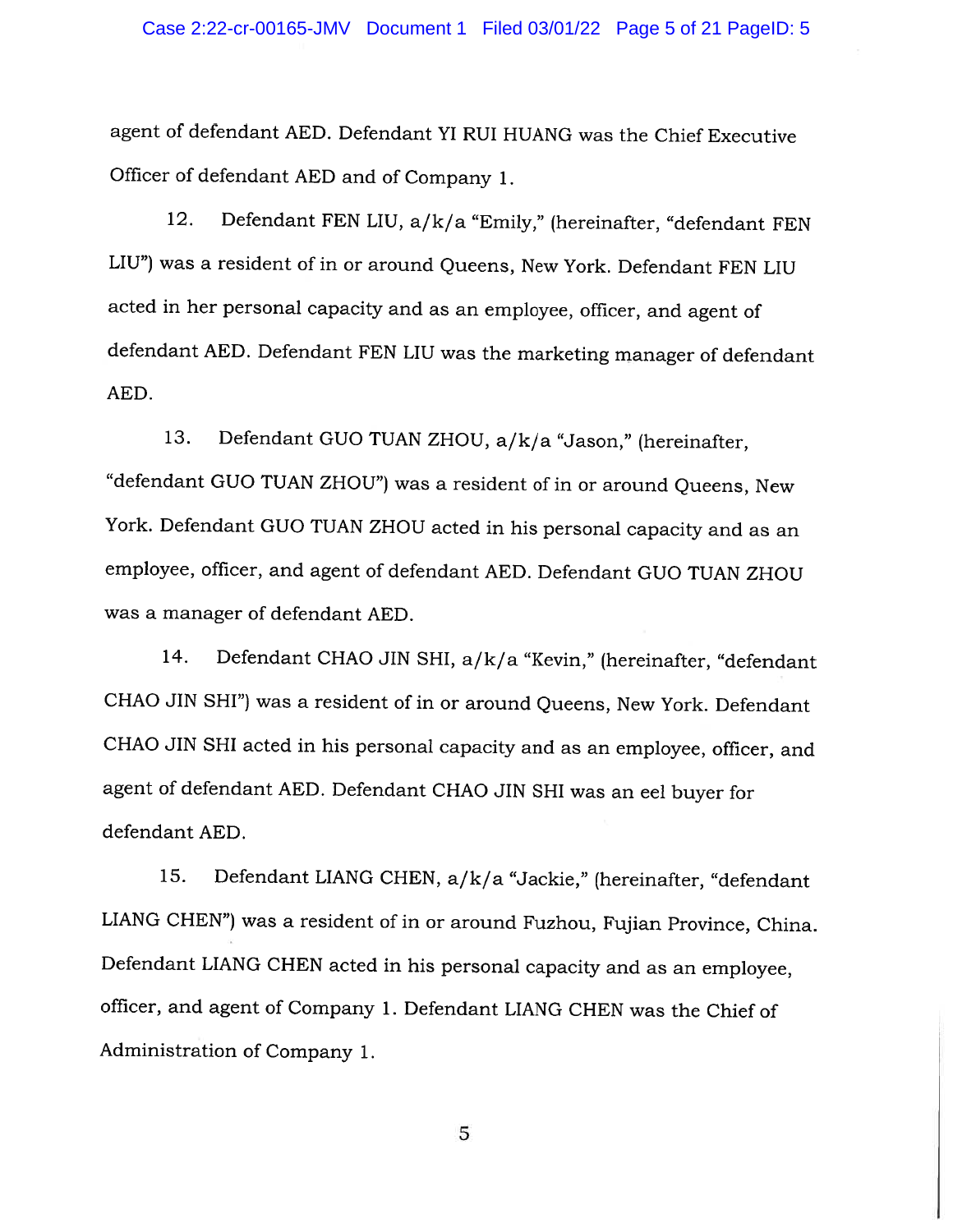16. Defendant YUNDONG WET (hereinafter, "defendant YUNDONG WET") was <sup>a</sup> resident of in or around Fuzhou, Fujian Province, China. Defendant YUNDONG WET acted in his personal capacity and as an employee, officer, and agent of Company 1. Defendant YUNDONG WET was the Deputy General Manager of Company 1, where he oversaw Company l's eel meat factory facilities.

17. Defendant XIUJUAN HUANG ZHOUYI (hereinafter, "defendant XIUJUAN HUANG ZHOUYI") was <sup>a</sup> resident of in or around Fuzhou, Fujian Province, China. Defendant XIUJUAN HUANG ZHOUYI acted in her personal capacity and as an employee, officer, and agent of Company 1. Defendant XIUJUAN HUANG ZHOUYT was <sup>a</sup> finance administrator of Company 1.

18. Defendant HONG LEE, a/k/a "John," (hereinafter, "defendant HONG LEE") was <sup>a</sup> resident of in or around Yuen Long, Hong Kong. Defendant HONG LEE operated "intermediate resting facilities" in Hong Kong and Thailand, to which defendants and others would send eels, for ultimate delivery to Company 1.

#### COUNT ONE (Conspiracy)

19. Paragraphs <sup>I</sup> through <sup>18</sup> of this Indictment are hereby realleged and incorporated by reference as if fully set forth herein.

20. From in or about March 2013, through in or about July 2017, in the District of New Jersey, and elsewhere, defendants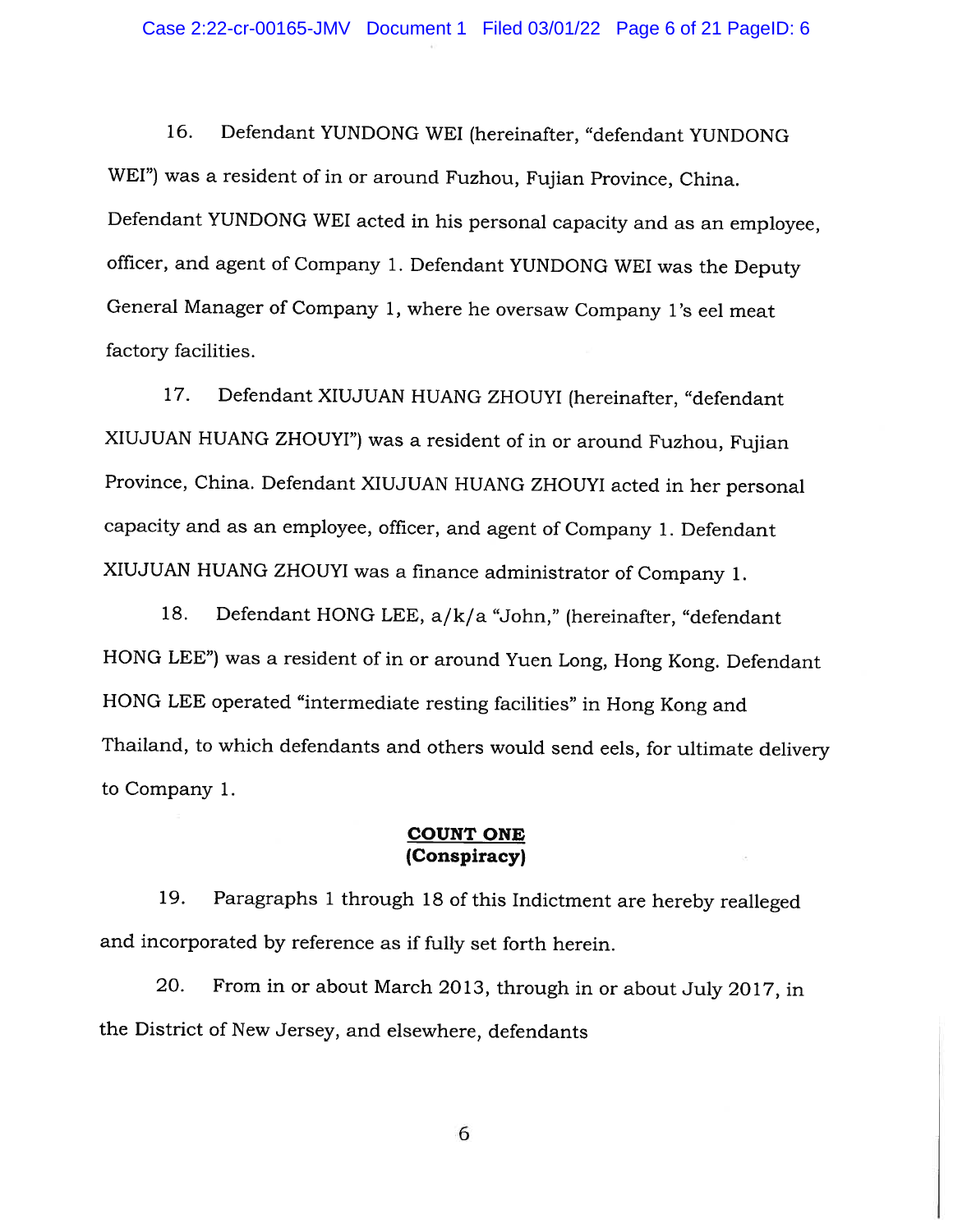Case 2:22-cr-00165-JMV Document 1 Filed 03/01/22 Page 7 of 21 PageID: 7

#### AMERICAN EEL DEPOT CORP.,

YI RUI HUANG a/k/a "RICKY,"

FEN LIU a/k/a "EMILY,"

GUO TUAN ZHOU a/k/a "JASON,"

CHAO JIN SHI a/k/a "KEVIN,"

LIANG CHEN a/k/a "JACKIE,"

YUNDONG WEI,

#### XIUJUAN HUANG ZHOUYI, and

### HONG LEE a/k/a "JOHN"

(hereinafter, "the defendants") knowingly and intentionally conspired and agreed with each other, and others, to commit the following offenses:

a. Knowingly import and bring into the United States merchandise, namely, European-eel meat (Anguilla anguilla), contrary to law, in violation of Title 18, United States Code, Section 545; and

b. Knowingly make and submit, and cause to be made and submitted, <sup>a</sup> false record, account, and label for and false identification of fish, namely European eel, that was, and was intended to be, imported from <sup>a</sup> foreign country and transported in foreign commerce, in violation of Title 16, United States Code, Sections 3372(d) and 3373(d)(3)(A)(i).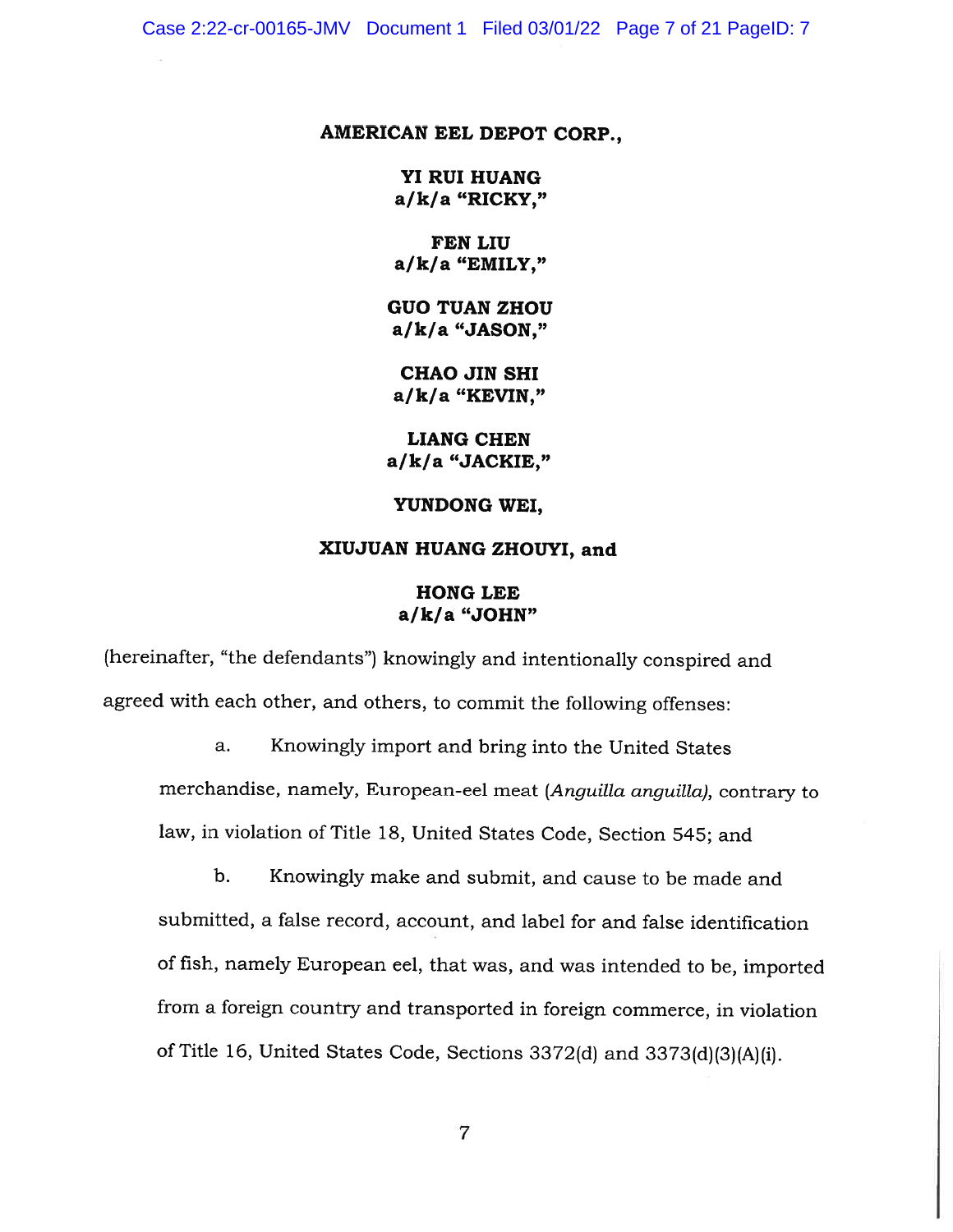#### Manner and Means of the Conspiracy

21. It was part of the conspiracy for the defendants to direct and utilize personally overseen, closely held and family-controlled companies to knowingly purchase large volumes of juvenile European eels, called elvers, from Europe and elsewhere, where such eels could not be lawfully exported, and therefore for which defendant AED could not and did not obtain CITES export or re export documents, for ultimate delivery to Company <sup>1</sup> in China.

22. It was further <sup>a</sup> part of the conspiracy that the defendants would ship these dyers to themselves and their closely held and controlled companies through Hong Kong or Thailand and then to Company <sup>1</sup> in China, where the eels would be raised to adulthood, killed, processed into <sup>a</sup> finished eel-meat product called unagi, packaged and labeled, and then exported from Company <sup>1</sup> in China to defendant AED in the United States, again, knowing that the defendants did not have and could not get the necessary CITES export or re export permits for this European eel meat to allow then to lawfully import it into the United States.

23. It was further <sup>a</sup> part of the conspiracy that the defendants discussed amongst themselves the need to conceal that their imports into the United States from China contained European eel.

24. It was further <sup>a</sup> part of the conspiracy that the defendants illegally imported European-eel meat into the United States without the proper CITES permits as required by U.S. law. To conceal their illegal importation scheme, the defendants falsely described shipments as containing only American eel,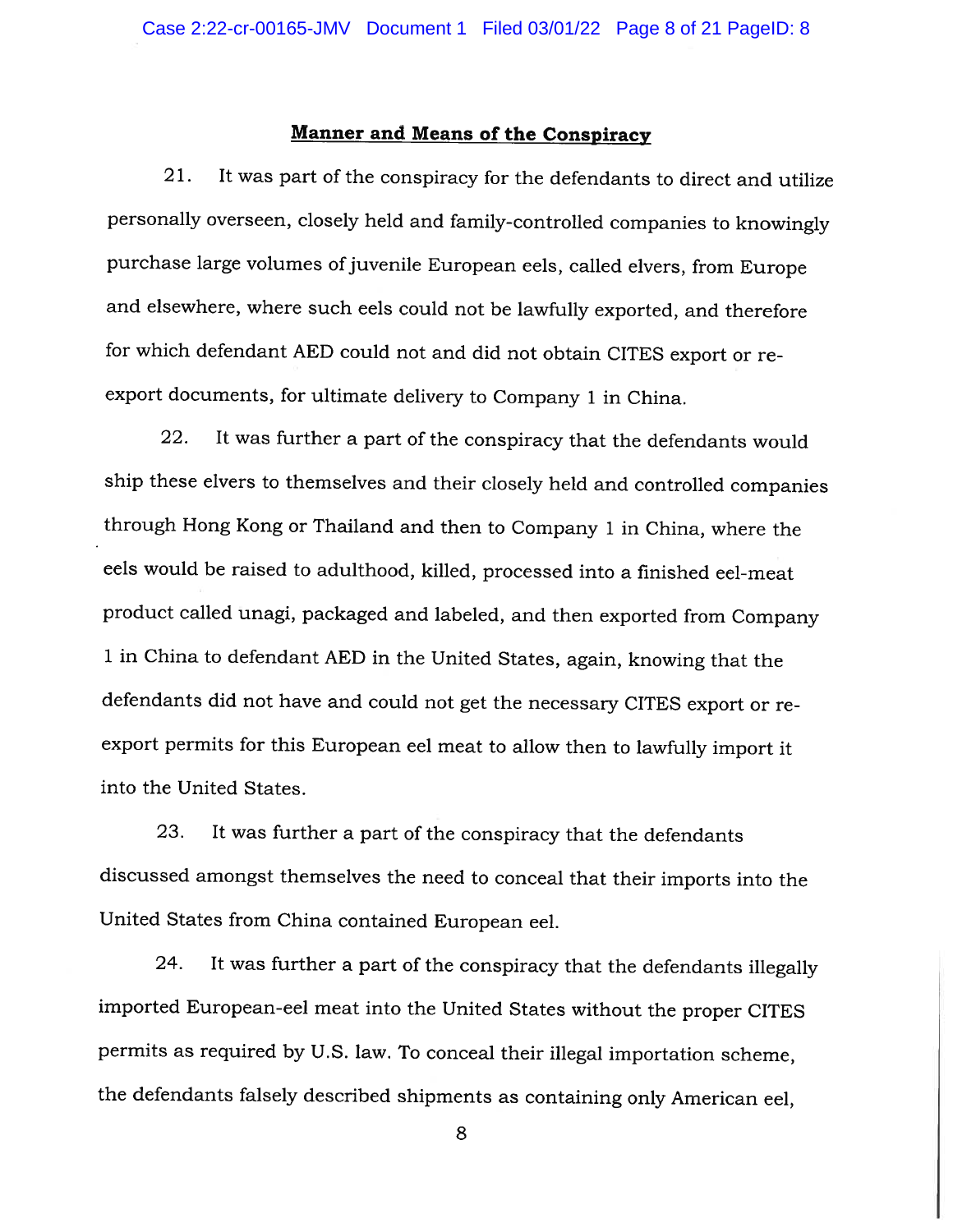#### Case 2:22-cr-00165-JMV Document 1 Filed 03/01/22 Page 9 of 21 PageID: 9

when they knew that the shipments in fact contained significant quantities of European eel.

25. It was further <sup>a</sup> part of the conspiracy that, from in or about March 2013, through in or about July 2017, the defendants shipped at least <sup>138</sup> shipping containers of eel meat from Company <sup>1</sup> in China to defendant AED in New Jersey, containing <sup>a</sup> total market value of at least \$160 million.

#### Overt Acts

In furtherance of the conspiracy and to effect the unlawful objects thereof, the following overt acts, among others, were committed in the District of New Jersey and elsewhere:

Overt Act 1. From on or about March 26, 2013, through on or about March 27, 2013, defendants FEN LIU and LIANG CHEN sent and received <sup>e</sup> mails to and from each other in which they discussed CITES restrictions on exports of European eel, and the need to label European eel as some other kind of fish for <sup>a</sup> U.S. customer.

Overt Act 2. From on or about May 21, 2013, through on or about May 23, 2013, defendants Yl RUT HUANG and HONG LEE sent and received e-mails in which they discussed logistics for shipping European dyers through Malaysia and Thailand and eventually to Hong Kong and China.

Overt Act<sup>3</sup>. From on or about October 21, 2016, through on or about March 8, 2017, defendants YT RUT HUANG, FEN LIU, and others communicated via WeChat regarding departure and arrival times of shipments carrying dyers to defendant AED's affiliated eel farm in China and to an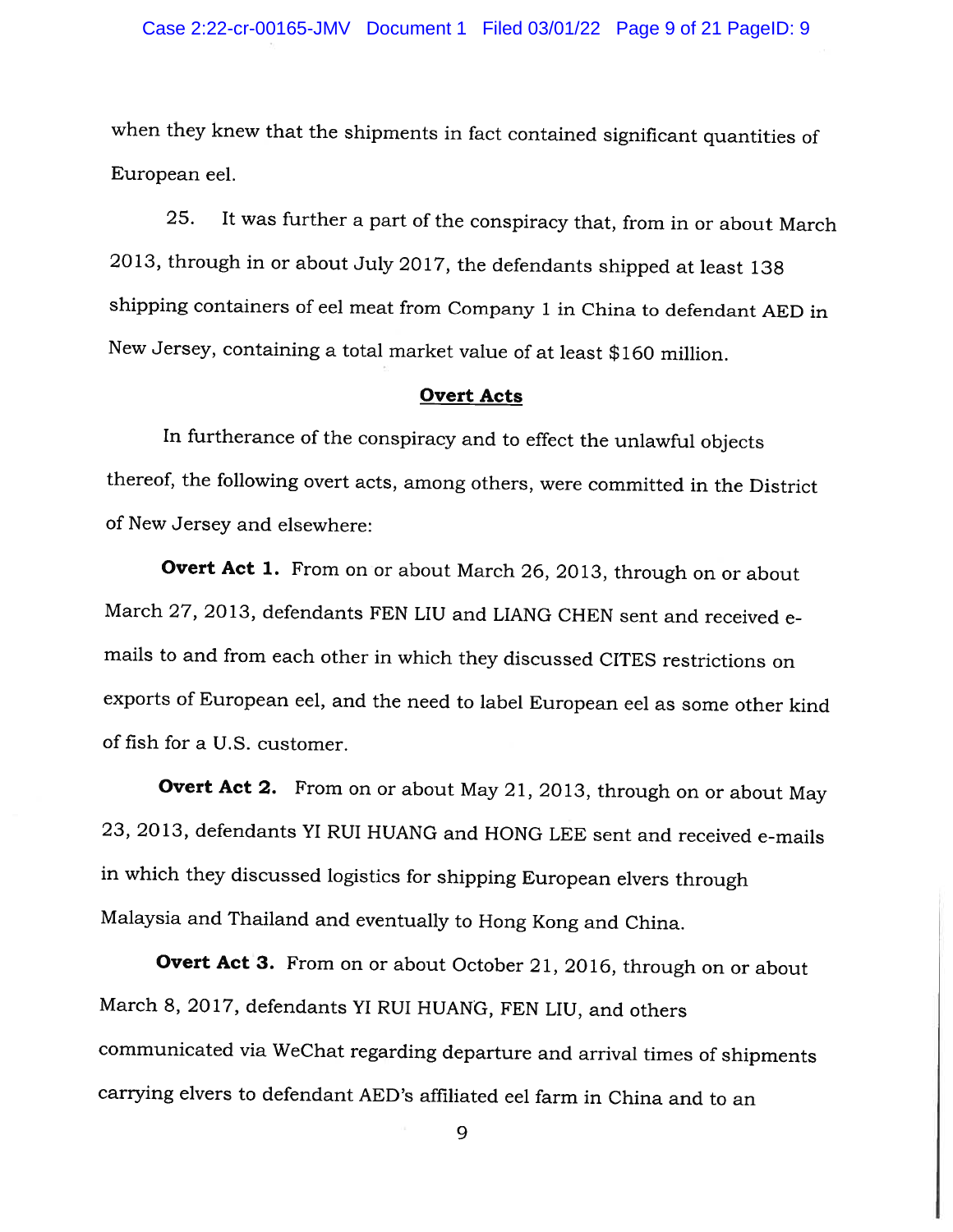intermediate resting facility operated by defendant HONG LEE, the condition and mortality rate of arriving eels, the water temperature at the eel holding facilities, the weight and count of eel shipments, bills of lading, and bank account information for expenses relating to eel shipments.

Overt Act 4. On or about January 1, 2017, defendant AED, on the website for one of its Chinese businesses, offered European eel meat for sale in the United States and elsewhere.

Overt Act 5. From on or about February 7, 2017, through on or about June 26, 2017, defendants YI RUI HUANG, FEN LIU, LIANG CHEN, and YUNDONG WEI, and others, communicated via WeChat concerning their European eel meat business, their agreement to falsely label and describe the European eel as something else when shipping to the United States and elsewhere, and their understanding that European eel could not be sold lawfully.

#### European Eels From the Netherlands

Overt Act 6. On or about November 20, 2013, Person A, located in the Netherlands, solicited defendant YT RUT HUANG to purchase European eels that would be shipped out of the Netherlands.

Overt Act 7. On or about November 20, 2013, defendant YI RUI HUANG replied to Person <sup>A</sup> that he was interested in purchasing such elvers, and they discussed quantity, price, and <sup>a</sup> proposed initial shipping destination of Thailand.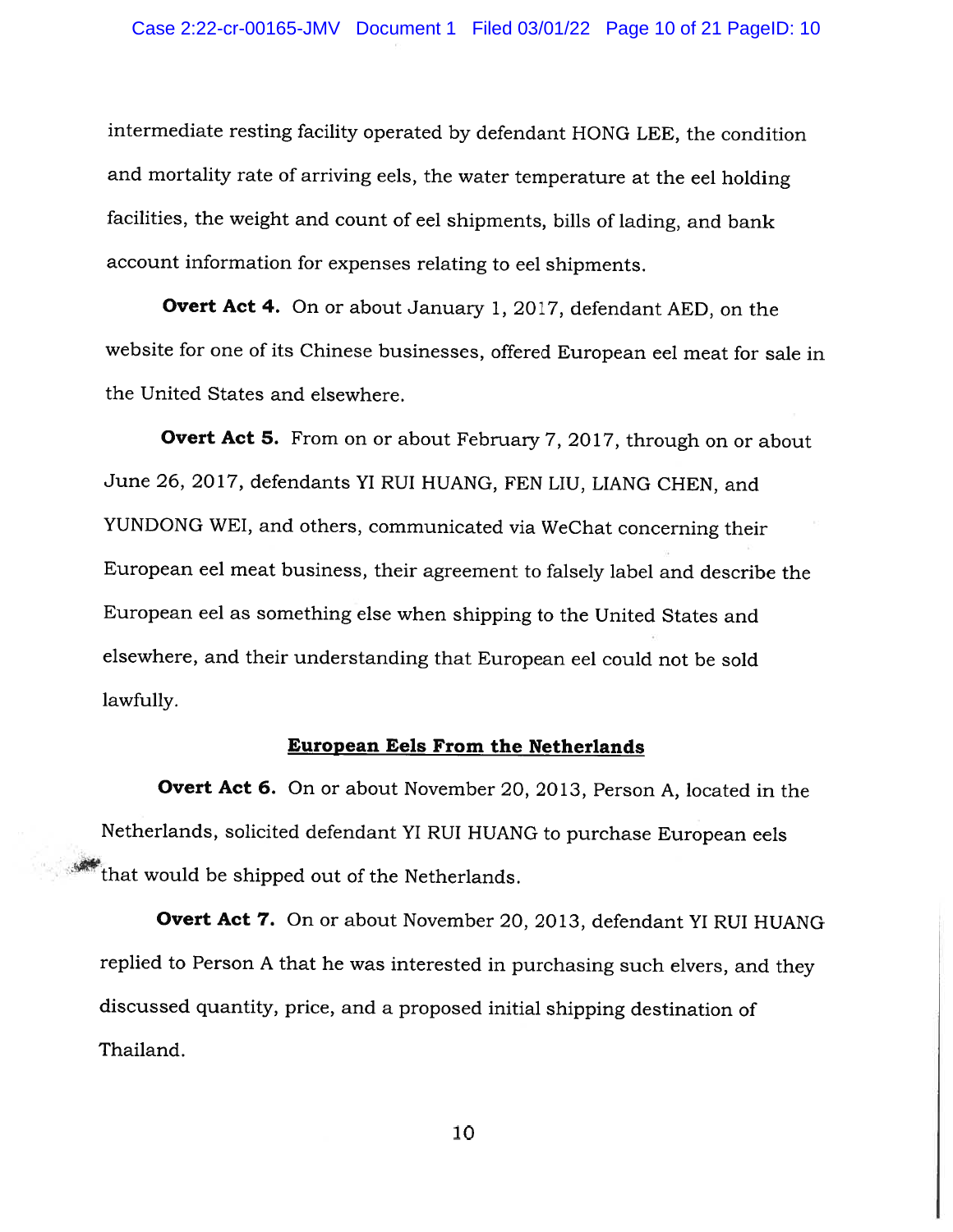Overt Act 8. On or about November 25, 2013, defendant YI RUI HUANG sent an email to defendant HONG LEE and defendant XIUJUAN HUANG ZHOUYI, asking LEE if he would agree to receive European eel dyers from the Netherlands, falsely labeled as "live crabs," at <sup>a</sup> facility affiliated with LEE in Thailand.

Overt Act 9. On or about November 27, 2013, defendant HONG LEE agreed to make arrangements for the receipt of the dyers, and provided the address of the facility in Thailand to which the eels would be shipped, for eventual re-shipment to the defendants' facilities in Hong Kong and/or China.

Overt Act 10. On or about November 27, 2013, defendants YI RUI HUANG and XIUJUAN HUANG ZHOUYI discussed how payment would be made for this shipment of elvers.

Overt Act 11. On or about November 28, 2013, defendant YI RUI HUANG informed Person <sup>A</sup> that defendant CHAO JIN SHI would be traveling to the Netherlands to inspect Person A's dyer facility.

Overt Act 12. On or about December 2, 2013, defendant CHAO JIN SHI traveled to the Netherlands to meet with Person A, inspect Person A's facilities, confirm elver inventory and packaging, and facilitate the arrangement between Person <sup>A</sup> and defendant YT RUT HUANG to purchase European eel elvers that would be raised and processed into eel meat in China for export to the United States and elsewhere.

Overt Act 13. On or about December 3, 2013, defendant YI RUI HUANG and Person <sup>A</sup> negotiated an agreement by which defendant Yl RUI HUANG and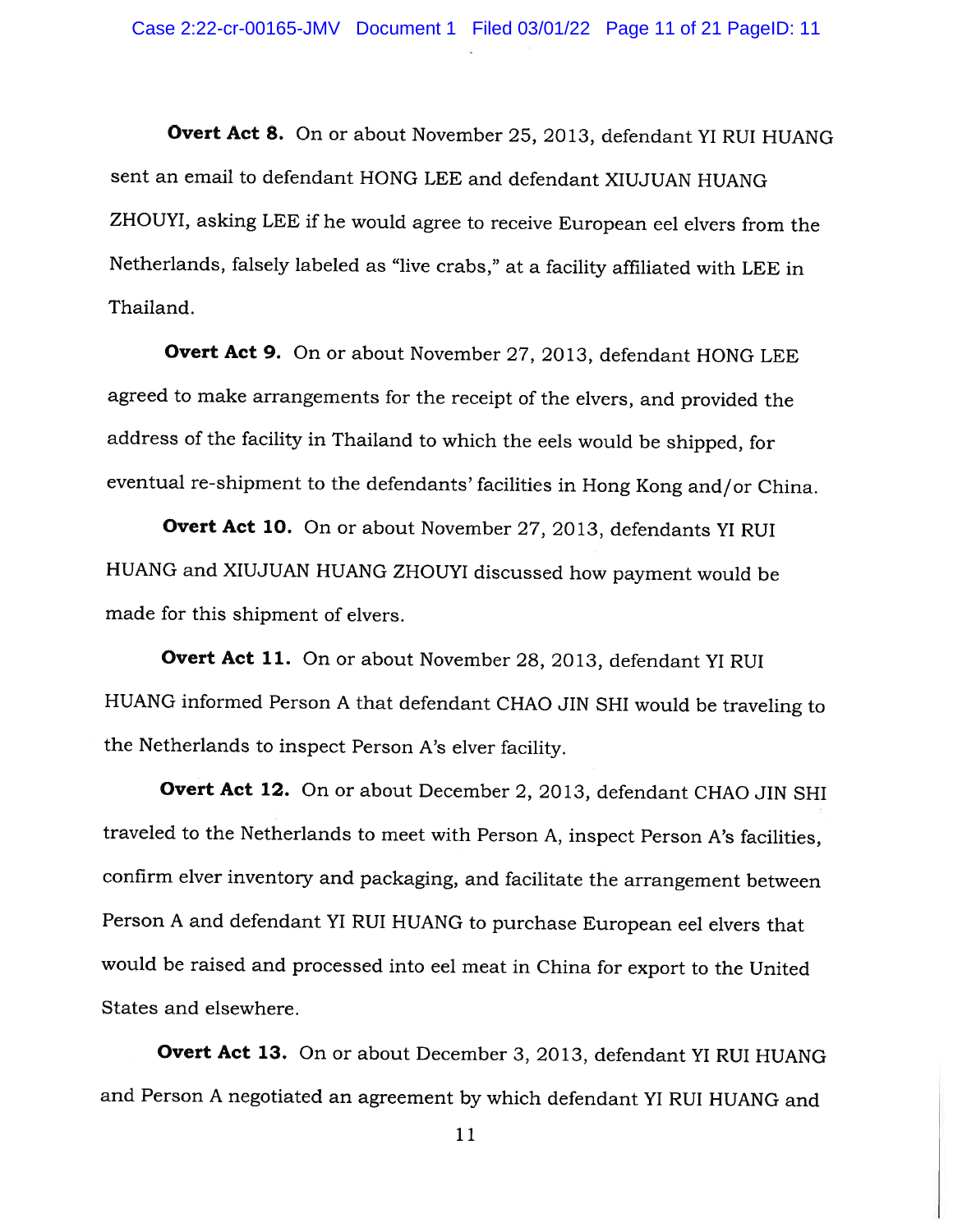defendant AED would purchase <sup>25</sup> kilograms of European eel dyers from Person <sup>A</sup> for \$57,500.00 in U.S. currency, and Person <sup>A</sup> would in turn ship the elvers to Thailand.

**Overt Act 14.** On or about December 3, 2013, defendant YI RUI HUANG and defendant AED paid Person <sup>A</sup> \$57,500 for the European eel elvers. Person <sup>A</sup> generated an invoice for the elvers identifying the <sup>p</sup>lace of shipment as the address in Thailand provided by defendant HONG LEE, and falsely describing the elvers as "Whole round Alive crab."

Overt Act 15. On or about December 6, 2013, defendant YI RUI HUANG instructed defendant CHAO JIN SRI to ensure that the bill of lading for the elvers from Person <sup>A</sup> did not reflect the name "AED," because he was "worried that there might be issues when [the shipment from Person A] exits customs."

#### European Eels from Ukraine

Overt Act 16. On or about March 13, 2015, Person B solicited defendant Yl RUT HUANG to purchase European eel dyers that would be shipped out of Ukraine. European eels are rarely found in the waters of Ukraine.

**Overt Act 17.** On or about March 13, 2015, defendant YI RUI HUANG replied to Person <sup>B</sup> that he was interested in purchasing such elvers, and they discussed quantity, price, and <sup>a</sup> proposed shipping destination of Hong Kong.

Overt Act 18. On or about December 23, 2015, Person B sent an invoice to defendant QUO TUAN ZHOU, by which he billed defendant AED for this shipment of 32 kilograms of elvers. Person <sup>B</sup> solicited defendant GUO TUAN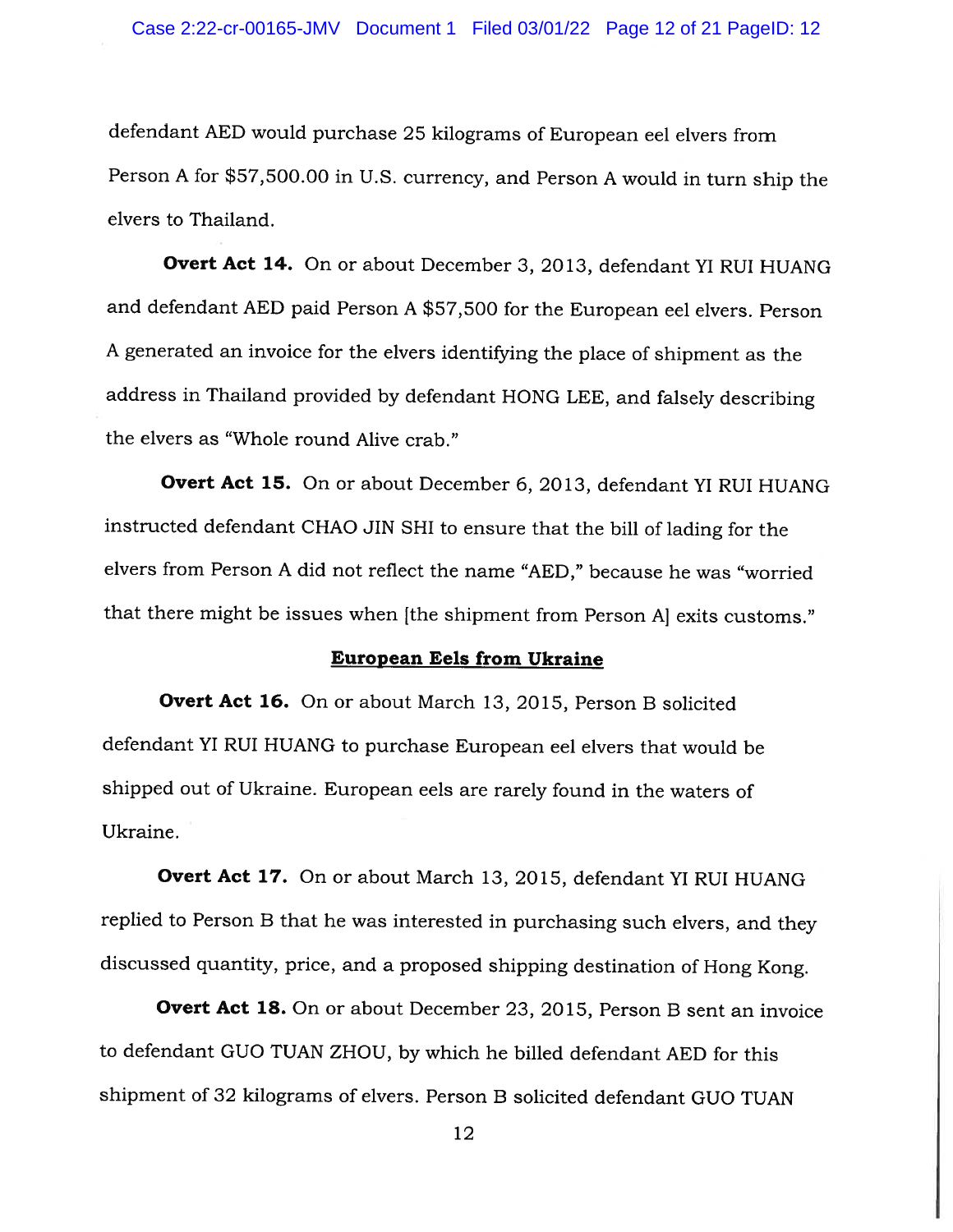ZHOU to send him <sup>a</sup> wire payment of \$9,600.00 as <sup>a</sup> prepayment on the total invoiced amount of \$32,000.00, to <sup>a</sup> bank account in Kiev, Ukraine.

Overt Act 19. On or about December 26, 2015, Person B shipped 32 kilograms of European eel elvers to defendant AED from in or around Kiev, Ukraine, to <sup>a</sup> holding facility used by defendant AED and operated by defendant HONG LEE in Hong Kong.

Overt Act 20. On or about February 27, 2016, Person <sup>B</sup> solicited defendant QUO TUAN ZHOU to send him <sup>a</sup> wire payment of \$40,000.00 to <sup>a</sup> bank account in Canada, with <sup>a</sup> remaining balance to be calculated when defendant QUO TUAN ZHOU and/or other employees of defendant AED visited him in Ukraine.

**Overt Act 21.** From on or about March 3, 2016, to on or about March 18, 2016, defendant CHAO JIN SHI traveled to Ukraine to meet with Person B regarding European eel elver shipments.

Overt Act 22. On or about March 7, 2016, defendant XIUJUAN HUANG ZHOUYI transmitted <sup>a</sup> wire transfer receipt to defendant QUO TUAN ZHOU, showing <sup>a</sup> payment of \$100,000.00 to the Canadian bank account of Person B.

Overt Act 23. On or about March 14, 2016, through on or about March 19, 2016, defendants XIUJUAN HUANG ZHOUYI, QUO TUAN ZHOU, and others discussed, via the electronic message system "WeChat," multiple shipments of elvers from the Ukraine to Company 1, passing through Thailand and Hong Kong. In this conversation, they discussed, among other things, the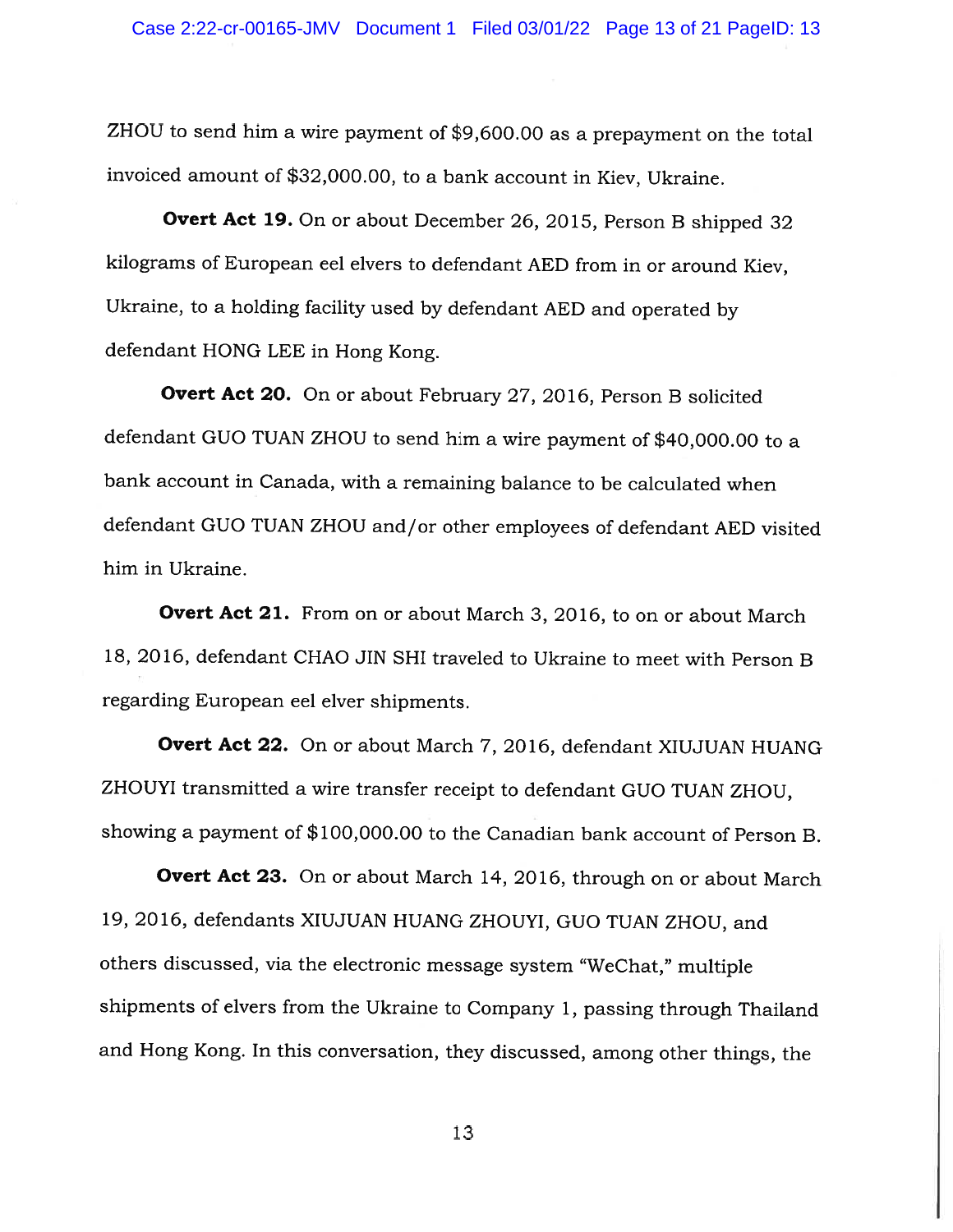prices of the dyers, the amount of elvers dying in the process, and the \$100,000.00 payment to the bank account of Person B.

# Shipments Into the United States

Overt Act 24. On or about October 14, 2015, defendant AED imported from China <sup>a</sup> shipping container of eel meat, which included European-eel meat, into the United States, without <sup>a</sup> CITES re-export permit as required by U.S. law.

Overt Act 25. On or about October 25, 2016, defendant AED imported from China <sup>a</sup> shipping container of eel meat, which included European-eel meat, into the United States, without <sup>a</sup> CITES re-export permit as required by U.S. law.

Overt Act 26. On or about November 14-15, 2016, defendants YI RUI HUANG and AED submitted documentation to the U.S. Fish and Wildlife Service, falsely describing the October 25, 2016, shipment as American eel.

Overt Act 27. On or about June 1, 2017, Company 1 and defendants LIANG CHEN and YUNGDONG WET exported from China, and defendants Yl RUT HUANG, FEN LIU, and AED imported, <sup>a</sup> shipping container of eel meat, which included European-eel meat, into the United States, without <sup>a</sup> CITES re export permit as required by U.S. law.

Overt Act 28. On or about June 6, 2017, Company 1 and defendants LIANG CHEN and YUNGDONG WEI exported from China, and defendants Yl RUI HUANG, FEN LIU, and AED imported, a shipping container of eel meat,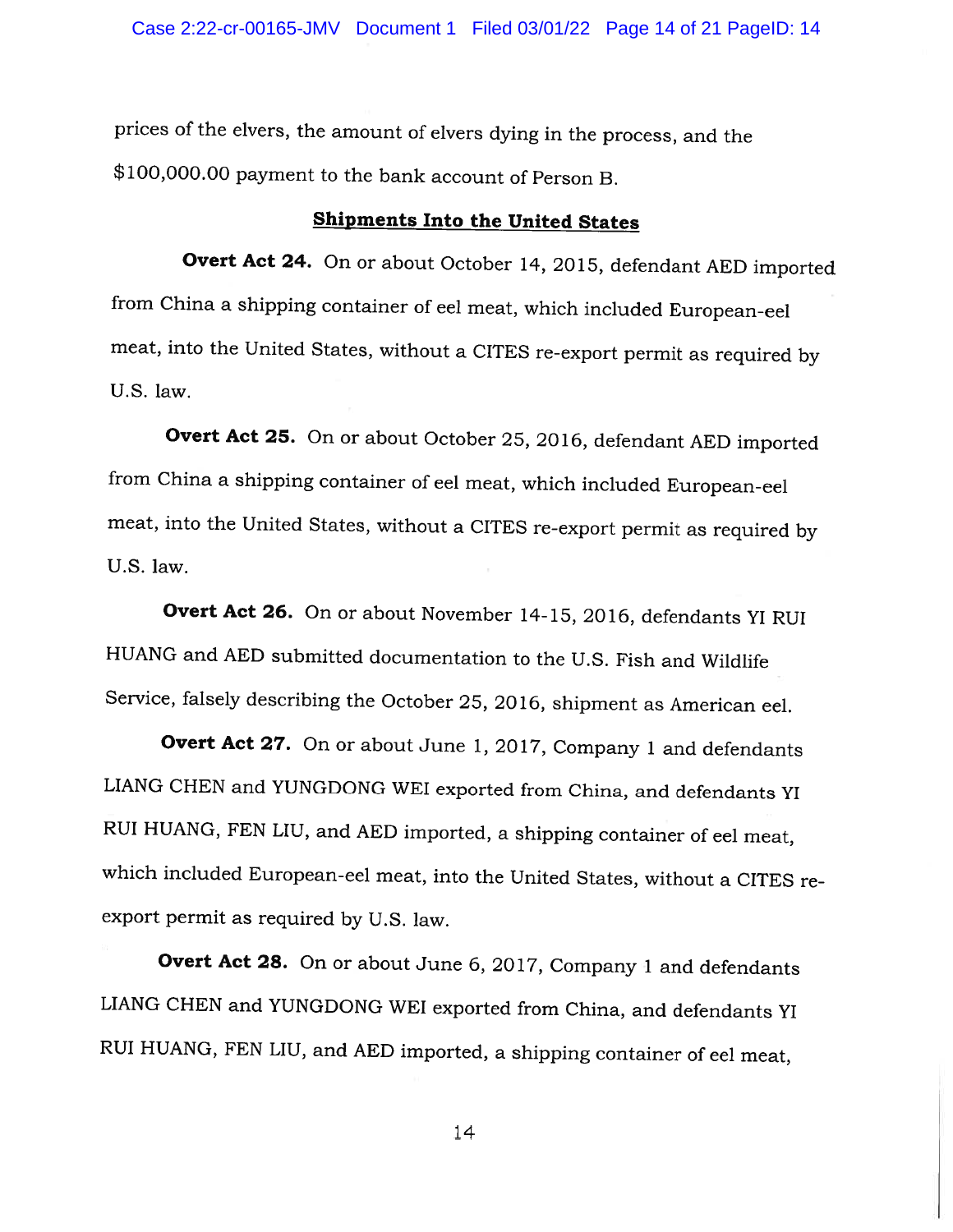which included European-eel meat, into the United States, without <sup>a</sup> CITES re export permit as required by U.S. law.

Overt Act 29. On or about June 13, 2017, defendants LIANG CHEN and FEN LIU sent false documents to customs brokers regarding the June 1, 2017, and June 6, <sup>2017</sup> shipments, to be provided to the U.S. Fish and Wildlife Service.

Overt Act 30. On or about June 13, 2017, defendant AED submitted import documentation to U.S. Fish and Wildlife Service, falsely describing the June 1, 2017, and June 6, 2017, shipments as American eel.

Overt Act 31. On or about June 13, 2017, Company 1 and defendant YUNGDONG WEI exported from China, and defendants YI RUI HUANG, FEN LIU, and AED imported, <sup>a</sup> shipping container of eel meat, which included European-eel meat, into the United States, without <sup>a</sup> CITES re-export permit as required by U.S. law.

Overt Act 32. On or about June 13, 2017, defendant AED submitted import documentation to U.S. Customs and Border Protection, falsely describing the June 13, 2017, shipment as American eel.

Overt Act 33. On or about July 5, 2017, Company 1 and defendant YUNGDONG WEI exported from China, and defendants Yl RUI HUANG, FEN LIU, and AED imported, two shipping containers of eel meat, which included European-eel meat, into the United States, without CITES re-export permits as required by U.S. law.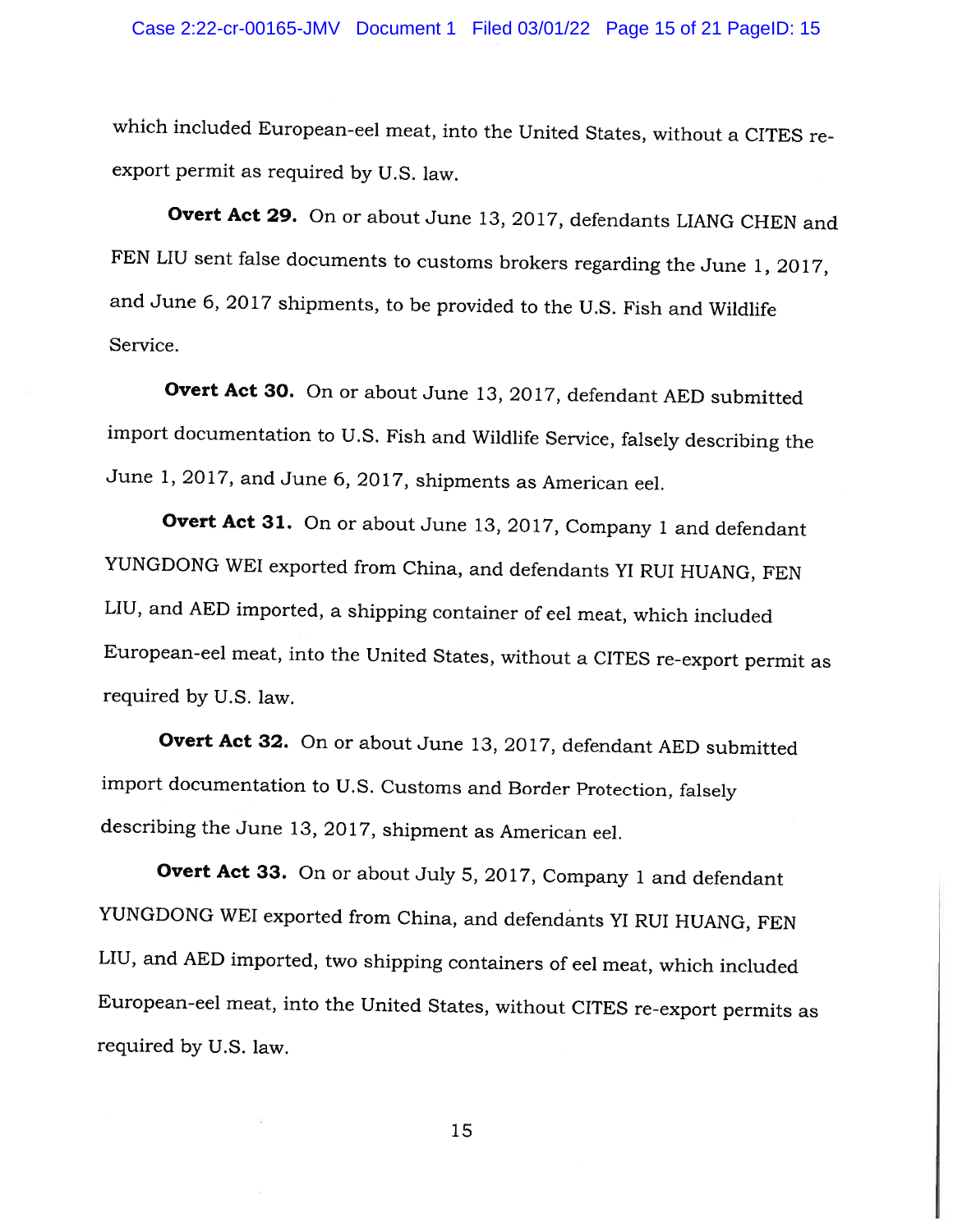**Overt Act 34.** On or about July 25, 2017, Company 1 and defendant YUNGDONG WEI exported from China, and defendants YI RUI HUANG, FEN LIU, and AED imported, <sup>a</sup> shipping container of eel meat, which included European-eel meat, into the United States, without <sup>a</sup> CITES re-export permit as required by U.S. law.

In violation of Title 18, United States Code, Section 371.

# COUNTS TWO THROUGH SIX (Smuggling)

26. Paragraphs <sup>1</sup> through <sup>18</sup> of this Indictment are hereby realleged and incorporated by reference as if fully set forth herein.

27. On or about the dates specified in the table below, and at the Port of New York and New Jersey, in Elizabeth, New Jersey, in the District of New Jersey, and elsewhere, the defendants specified in the table below, did knowingly import and bring into the United States, and cause the import of and cause to be brought into the United States, merchandise, namely, European eel meat (Anguilla anguilla), contrary to Title 16, United States Code, Section 1538(c), and Title 50, Code of Federal Regulations, Sections 14.61, 23.1, and 23.20.

| <b>Count</b> | <b>Defendants</b>                                             | Date (on or about) |
|--------------|---------------------------------------------------------------|--------------------|
| റ            | AED, YI RUI HUANG,<br>FEN LIU, LIANG CHEN, and<br>YUNDONG WEI | June 1, 2017       |
| 3            | AED, YI RUI HUANG,<br>FEN LIU, LIANG CHEN, and<br>YUNDONG WEI | June 6, 2017       |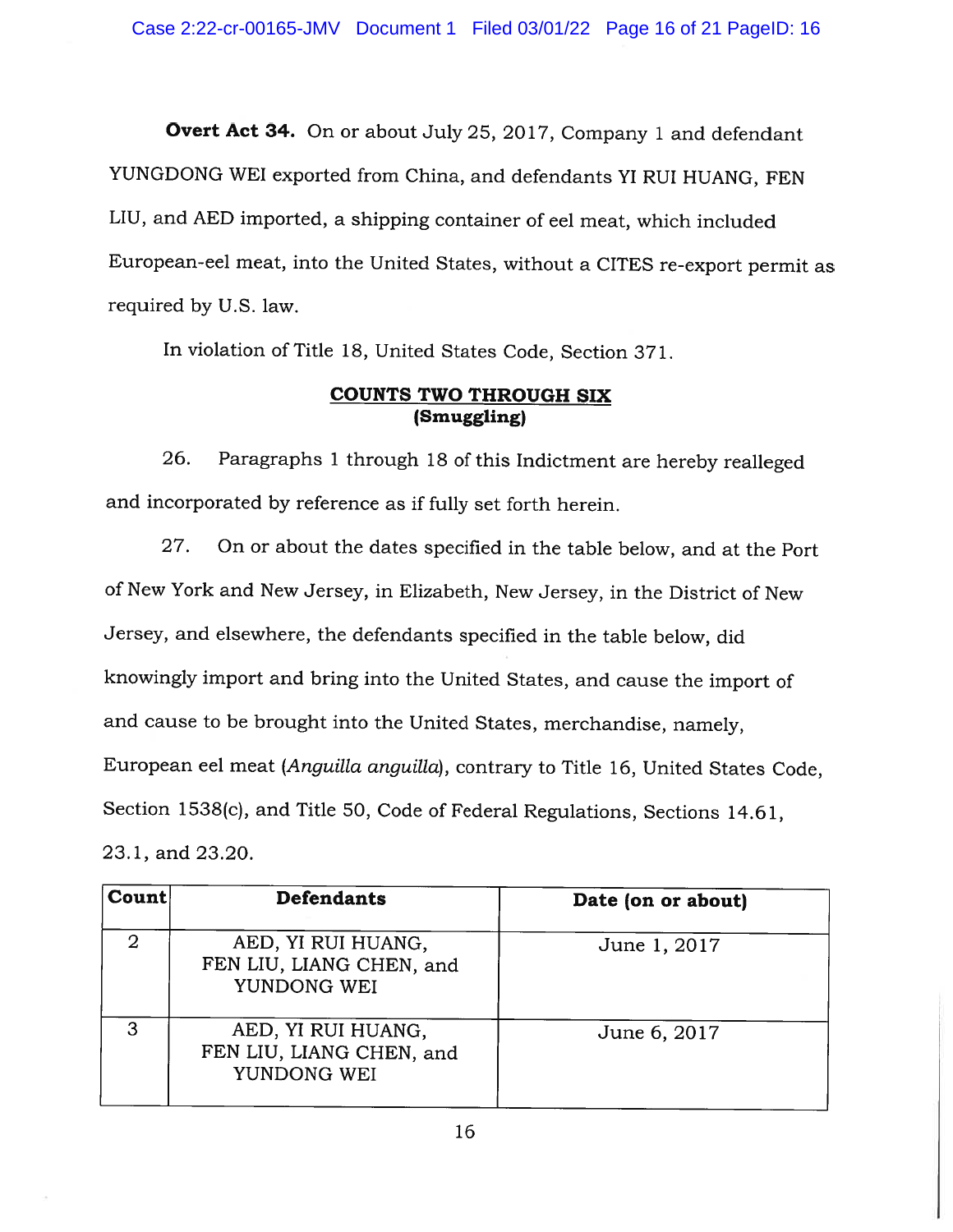|   | AED, YI RUI HUANG,<br>FEN LIU, and YUNDONG WEI | June 13, 2017 |
|---|------------------------------------------------|---------------|
|   | AED, YI RUI HUANG,<br>FEN LIU, and YUNDONG WEI | July 5, 2017  |
| 6 | AED, YI RUI HUANG,<br>FEN LIU, and YUNDONG WEI | July 25, 2017 |

In violation of Title 18, United States Code, Sections 545 and 2.

# COUNTS SEVEN THROUGH NINE (Lacey Act False Labeling)

28. Paragraphs <sup>1</sup> through <sup>18</sup> of this Indictment are hereby realleged and incorporated by reference as if fully set forth herein.

29. On or about the dates specified in the table below, at the Port of New York and New Jersey, in Elizabeth, New Jersey, in the District of New Jersey, and elsewhere, the defendants specified in the table below, did knowingly make and submit, and cause to be made and submitted, <sup>a</sup> false record, account, label for, and <sup>a</sup> false identification of fish, that is, European eel, that was, and was intended to be, imported from <sup>a</sup> foreign country and transported in foreign commerce, in that the defendants falsely stated that the fish was American eel, when in truth and in fact, as the defendants then knew, it was not American eel:

| Count | <b>Defendants</b>                                                | Date<br>(on or about) | <b>Documents</b><br>(including but not limited to)                                                                  |
|-------|------------------------------------------------------------------|-----------------------|---------------------------------------------------------------------------------------------------------------------|
|       | AED, YI RUI HUANG,<br>FEN LIU, LIANG<br>CHEN, and<br>YUNDONG WEI | June 1, 2017          | List of Shipment<br><b>Products Description</b><br>Attestation of Jianxin Huang<br><b>Product Inspection Report</b> |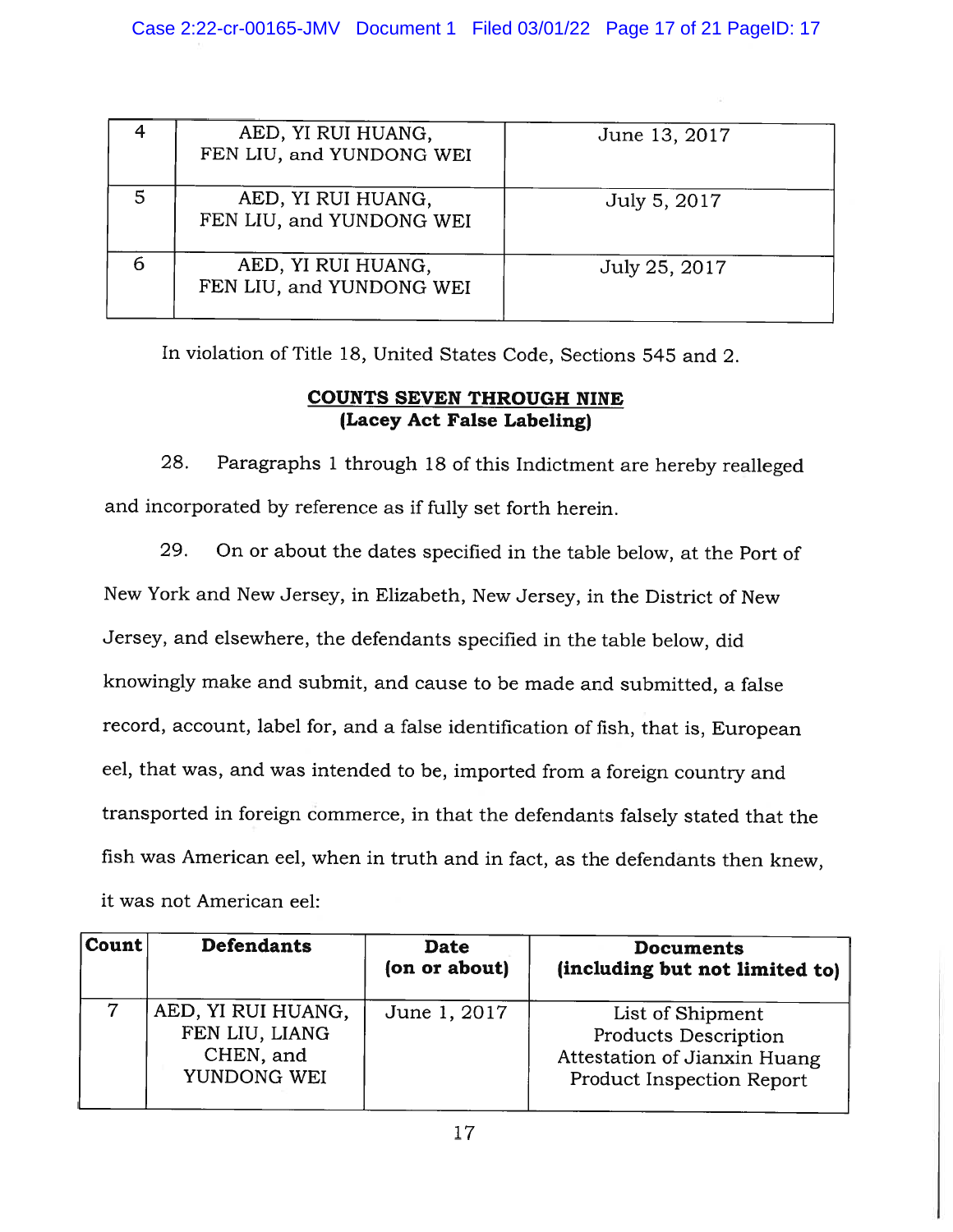| 8 | AED, YI RUI HUANG,<br>FEN LIU, LIANG<br>CHEN, and<br>YUNDONG WEI | June 6, 2017  | List of Shipment<br><b>Products Description</b><br>Attestation of Jianxin Huang<br>Product Inspection Report |
|---|------------------------------------------------------------------|---------------|--------------------------------------------------------------------------------------------------------------|
| 9 | AED, YI RUI HUANG,<br>FEN LIU, and<br>YUNDONG WEI                | June 13, 2017 | List of Shipment<br><b>Products Description</b>                                                              |

In violation of Title 16, United States Code, Sections 3372(d)(1-2) and 3373(d)(3)(A)(i), and Title 18, United States Code, Section 2.

#### FORFEITURE (Smuggling)

30. The allegations contained in Counts Two through Six of this Indictment are hereby realleged and incorporated by reference as if fully set forth herein for the purpose of alleging forfeitures pursuant to Title 18, United States Code, Sections 982(a)(2)(B) and <sup>545</sup> and Title 28, United States Code, Section 2461(c).

31. Upon conviction of one or more of the offenses alleged in Counts Two through Six of this Indictment, the defendants shall forfeit to the United States, pursuant to Title 18, United States, Code, Section 982(a)(2)(B), any property constituting, or derived from, proceeds obtained, directly or indirectly, as <sup>a</sup> result of the smuggling offenses, and, pursuant to Title 18, United States Code, Section <sup>545</sup> and Title 18, United States Code, Section <sup>246</sup> 1(c), any merchandise introduced into the United States in violation of Section 545, or the value thereof.

32. If any of the property, as <sup>a</sup> result of any act or omission of the defendants: (a) cannot be located upon the exercise of due diligence; (b) has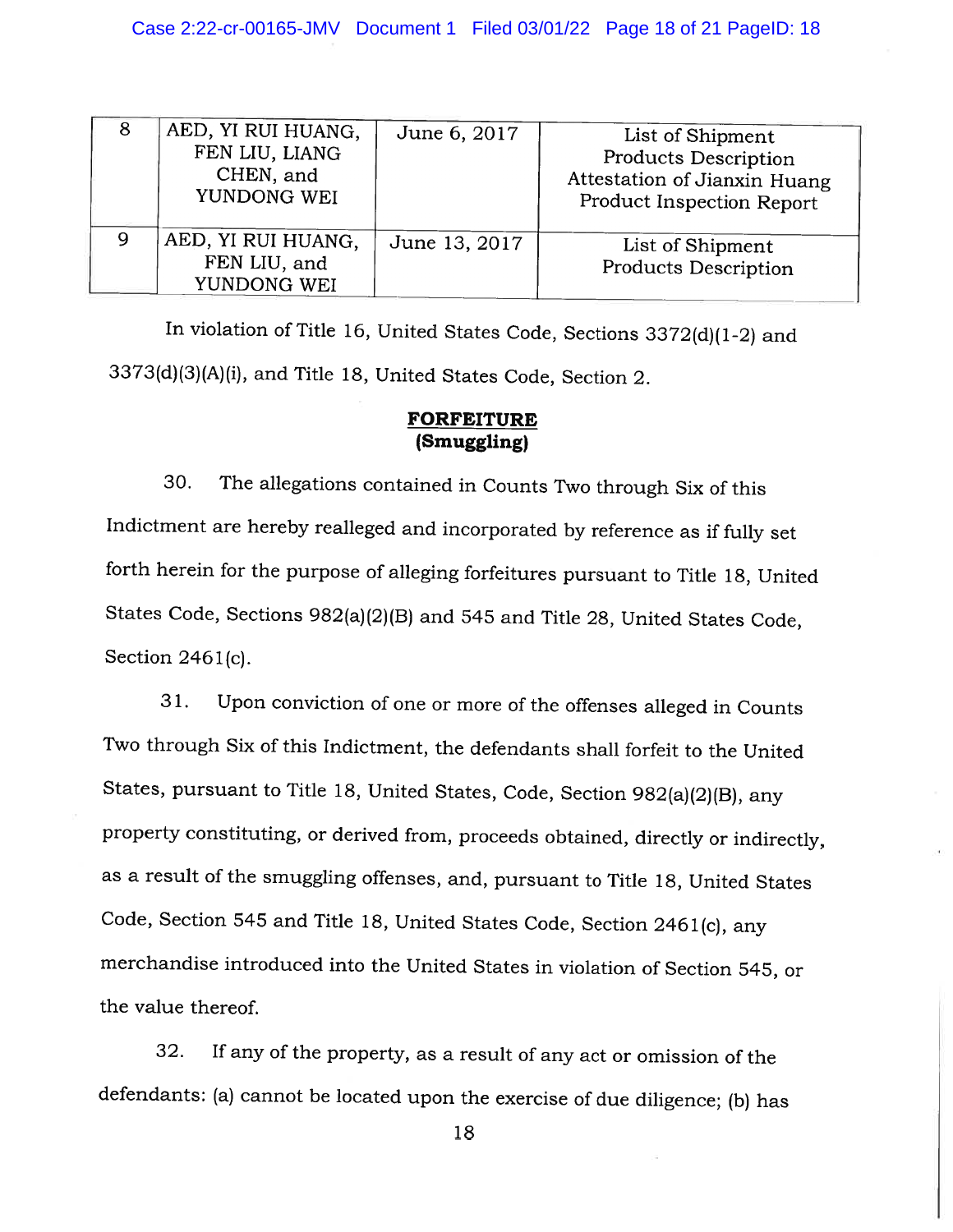been transferred or sold to, or deposited with, <sup>a</sup> third party; (c) has been <sup>p</sup>laced beyond the jurisdiction of the court; (d) has been substantially diminished in value; or (e) has been commingled with other property which cannot be divided without difficulty; the United States of America shall be entitled to forfeiture of substitute property pursuant to Title 21, United States Code, Section 853(p), incorporated by Title 18, United States Code, Section 982(b) and Title 28, United States Code, Section <sup>246</sup> 1(c).

33. The United States will also seek <sup>a</sup> forfeiture money judgment against the defendants in the amount of any property, real or personal, that constitutes or is derived, directly or indirectly, from gross proceeds traceable to the commission of Counts <sup>1</sup> through 10, pursuant to Title 18, United States Code, Section 982(a)(7).

Pursuant to Title 18, United States Code, Sections <sup>545</sup> and 982(a)(2)(B) and Title 28, United States Code, Section <sup>246</sup> 1(c).

A TRUE BILL

#### FOREPERSON

TODD KIM ASSISTANT ATTORNEY GENERAL U.S. DEPARTMENT OF JUSTICE ENVIRONMENT AND NATURAL RESOURCES DIVISION

By: Matthew D. Evans Ethan Eddy Trial Attorneys U.S. Department of Justice Environmental Crimes Section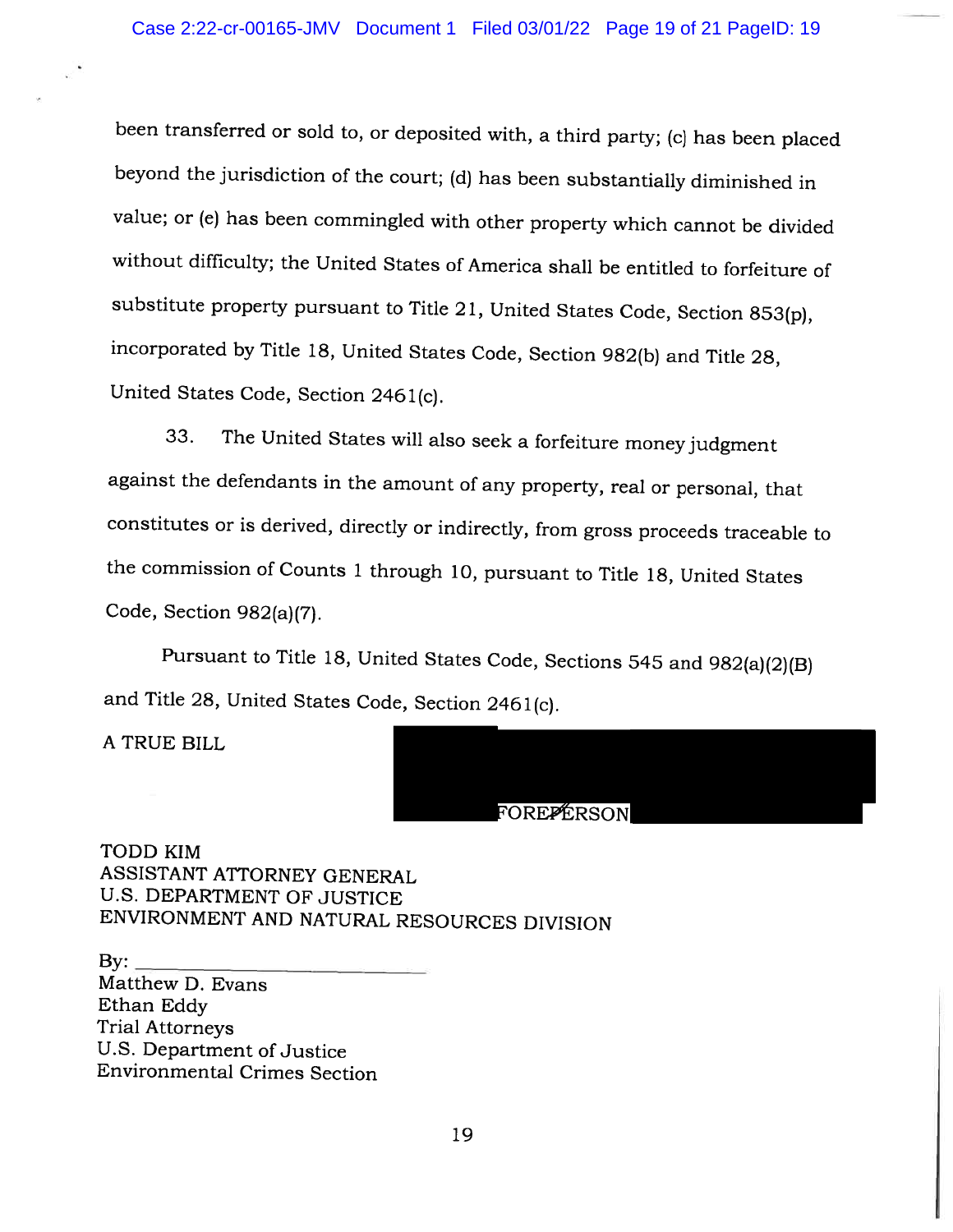**CASE NUMBER:** 22-165(JMV)

# **United States District Court District of New Jersey**

**UNITED STATES OF AMERICA** 

**v.** 

**AMERICAN EEL DEPOT CORP.,** 

**YI RUI HUANG a/k/a "RICKY,"** 

**FEN LW a/k/a "EMILY,"** 

**GUO TUAN ZHOU a/k/a "JASON,"** 

**CHAO JIN SHI a/k/a "KEVIN,"** 

**LIANG CHEN a/k/a "JACKIE,"** 

**YUNDONG WEI,** 

**XIUJUAN HUANG ZHOUYI, and** 

**HONG LEE a/k/a "JOHN"**